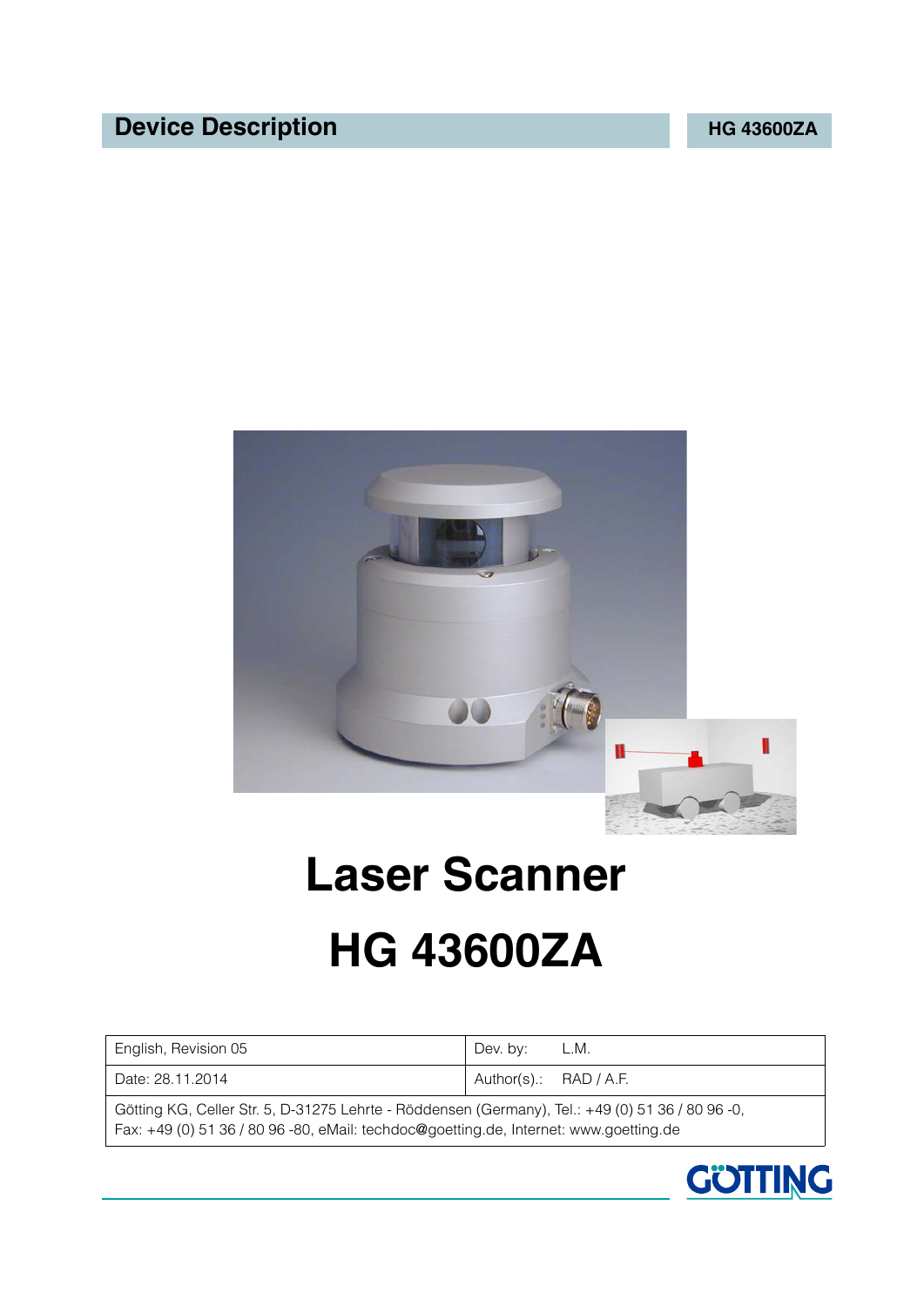# **Contents [HG 43600ZA](#page-0-1)**

# **Contents**

| 1            |                                                               |  |  |
|--------------|---------------------------------------------------------------|--|--|
|              | 1.1                                                           |  |  |
|              | 1.2                                                           |  |  |
|              | 1.3                                                           |  |  |
|              | Special Advice regarding Positioning Accuracy 5<br>1.4        |  |  |
| $\mathbf{2}$ |                                                               |  |  |
|              | 2.1                                                           |  |  |
|              | 2.1.1                                                         |  |  |
|              | 2.1.2                                                         |  |  |
|              | 2.2                                                           |  |  |
|              | Pin Assignment of M23-Socket on the Equipment 10<br>2.2.1     |  |  |
|              | 2.2.2                                                         |  |  |
|              | 2.3                                                           |  |  |
|              | 2.4                                                           |  |  |
|              | 2.5                                                           |  |  |
| 3            |                                                               |  |  |
|              | 3.1                                                           |  |  |
|              | 3.2                                                           |  |  |
|              | Installation of the Programme for Software Update 16<br>3.2.1 |  |  |
|              | 3.2.2                                                         |  |  |
| 4            |                                                               |  |  |
|              |                                                               |  |  |
| 5            |                                                               |  |  |
| 6            |                                                               |  |  |
| 7            |                                                               |  |  |
| 8            |                                                               |  |  |
| 9            | 9.1                                                           |  |  |

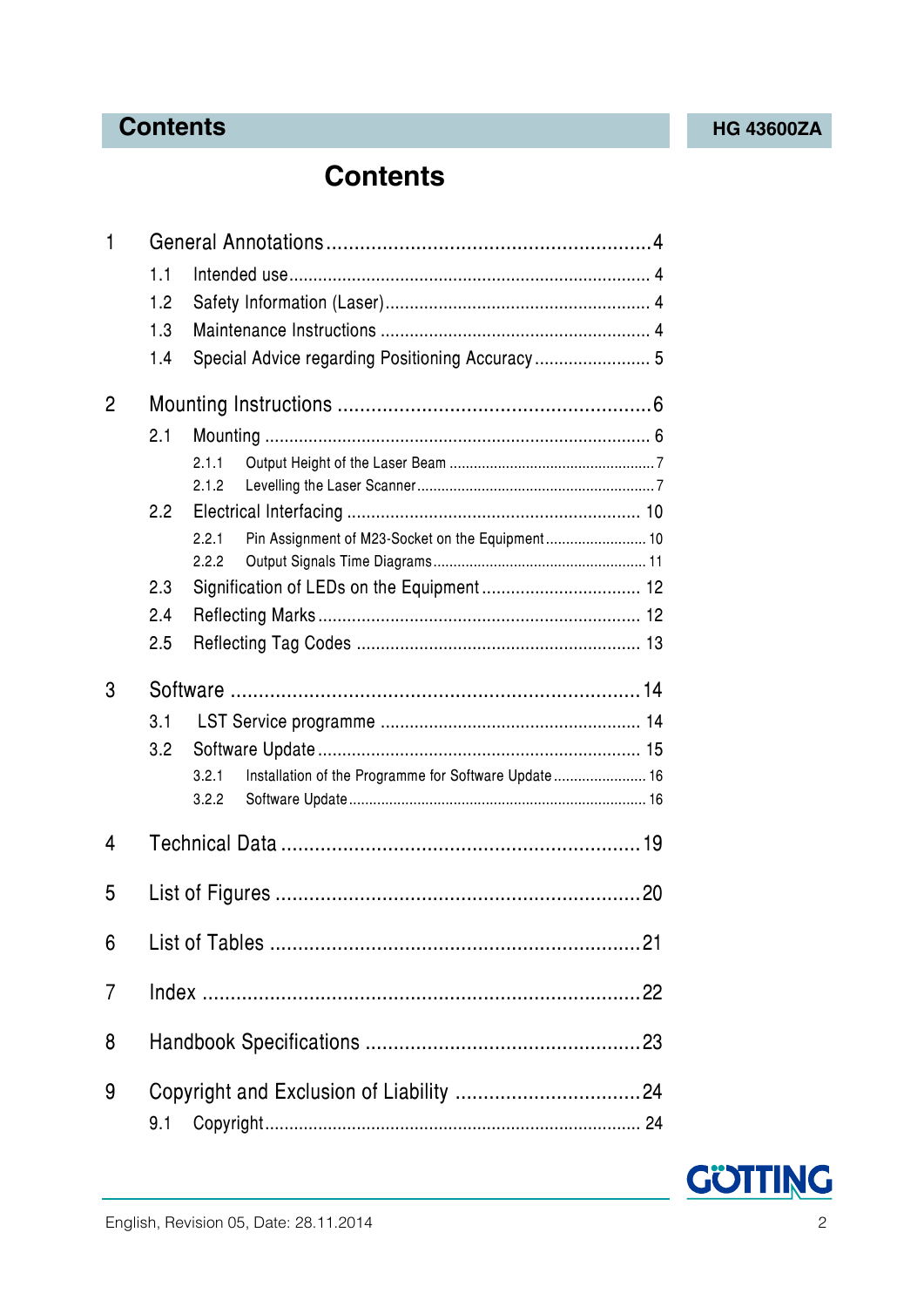# **Contents [HG 43600ZA](#page-0-1)**

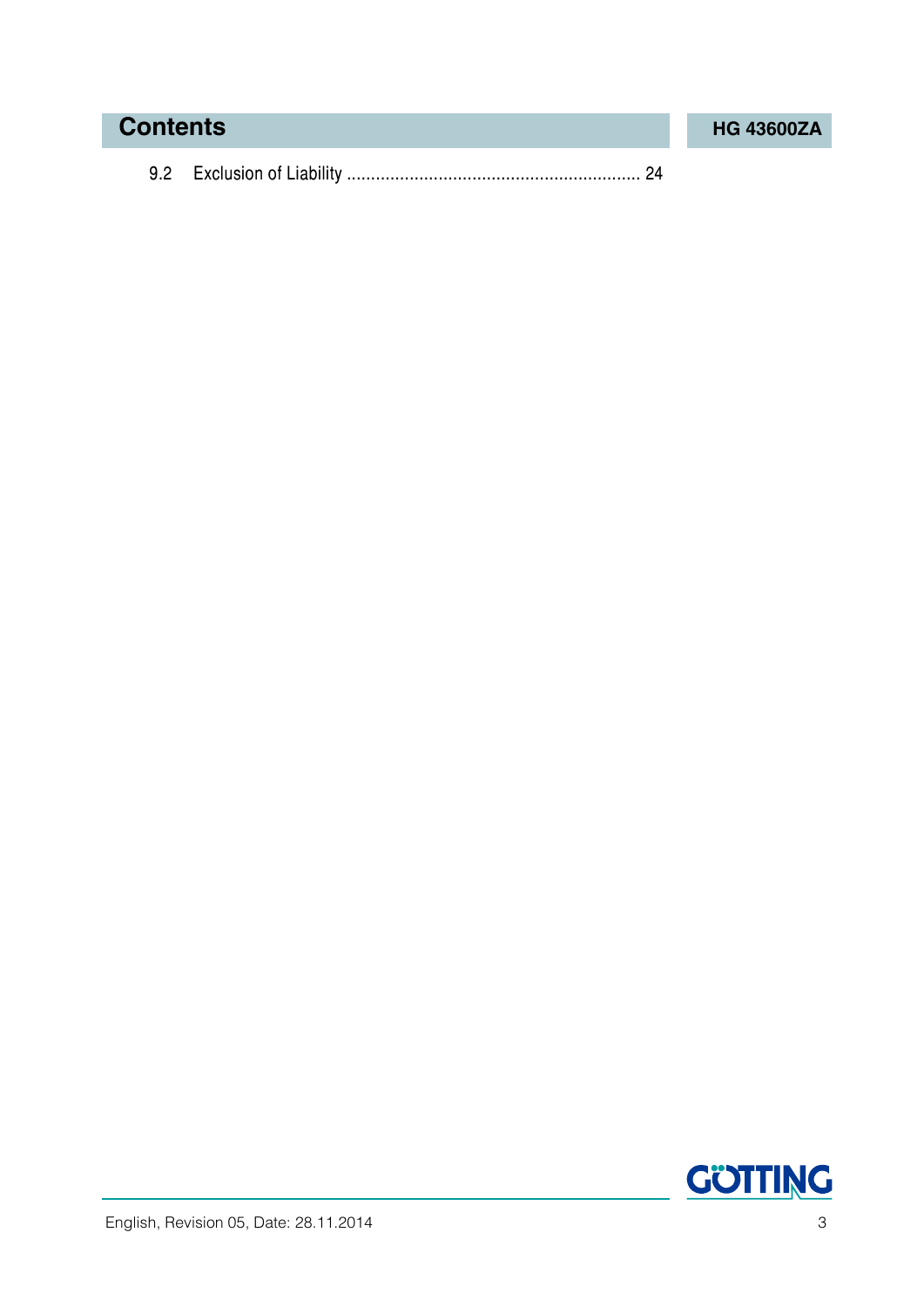# **General Annotations Constitutions [HG 43600ZA](#page-0-1)**

# <span id="page-3-0"></span>**1 General Annotations**

<span id="page-3-6"></span>This is the description of the Götting Laser Scanner [HG 43600ZA.](#page-0-1) The Laser Scanner allows a very variable way of guiding vehicles. Using reflecting marks, vehicles can be guided more or less autonomously depending only on the programming.

With additional sensors for obstacle detection (like ultrasonic or optical systems) it is possible to guide the vehicle around an obstacle on alternative routes. The accuracy of the position is sufficient enough for even meeting the high requirements for taking over loads automatically.

### <span id="page-3-1"></span>**1.1 Intended use**

**ATTENTION!** The Laser Scanner [HG 43600ZA](#page-0-1) may only be applied in industrial areas.

The Laser Scanner [HG 43600ZA](#page-0-1) has exclusively been designed for detecting reflecting marks (source: refer to section [2.4 starting on page 12](#page-11-2)) in its environment and output the position of the reflection marks for further processing through an interface.

In order to be able to guide and position a vehicle, it is necessary to construct a positioning system, which is able to control a vehicle based on the available positioning data. The Laser Scanner will then be part of this system.

### <span id="page-3-2"></span>**1.2 Safety Information (Laser)**

### <span id="page-3-9"></span><span id="page-3-4"></span>**Figure 1** Laser Class 1

The optical output power of the laser is **not dangerous** for the eyes (in general: for human tissue). The optical output power of the laser is limited and eye-safe according to

- **-** EN 60825-1
- **-** VDE 0837 and
- **-** IEC 825-1

The sensor therefore meets the requirements of the 'laser class 1'.

Using **invisible laser radiation** the sensor searches (scans) its environment for reflecting marks. In stand-by (motionless), the laser is turned off and will not be turned on before the sensor has reached a certain minimum speed of rotation.

### <span id="page-3-3"></span>**1.3 Maintenance Instructions**

<span id="page-3-8"></span><span id="page-3-7"></span>In order to guarantee the undisturbed operation of the Laser Scanner, ensure that the Laser Scanner screen is clean. Only use very soft fabric, e. g. slightly damped microfibre cloth or pre-moistened lens cleaning wipes, to clean the transparent cover. Do not use paper tissues!

<span id="page-3-5"></span>

**LASER CLASS 1**

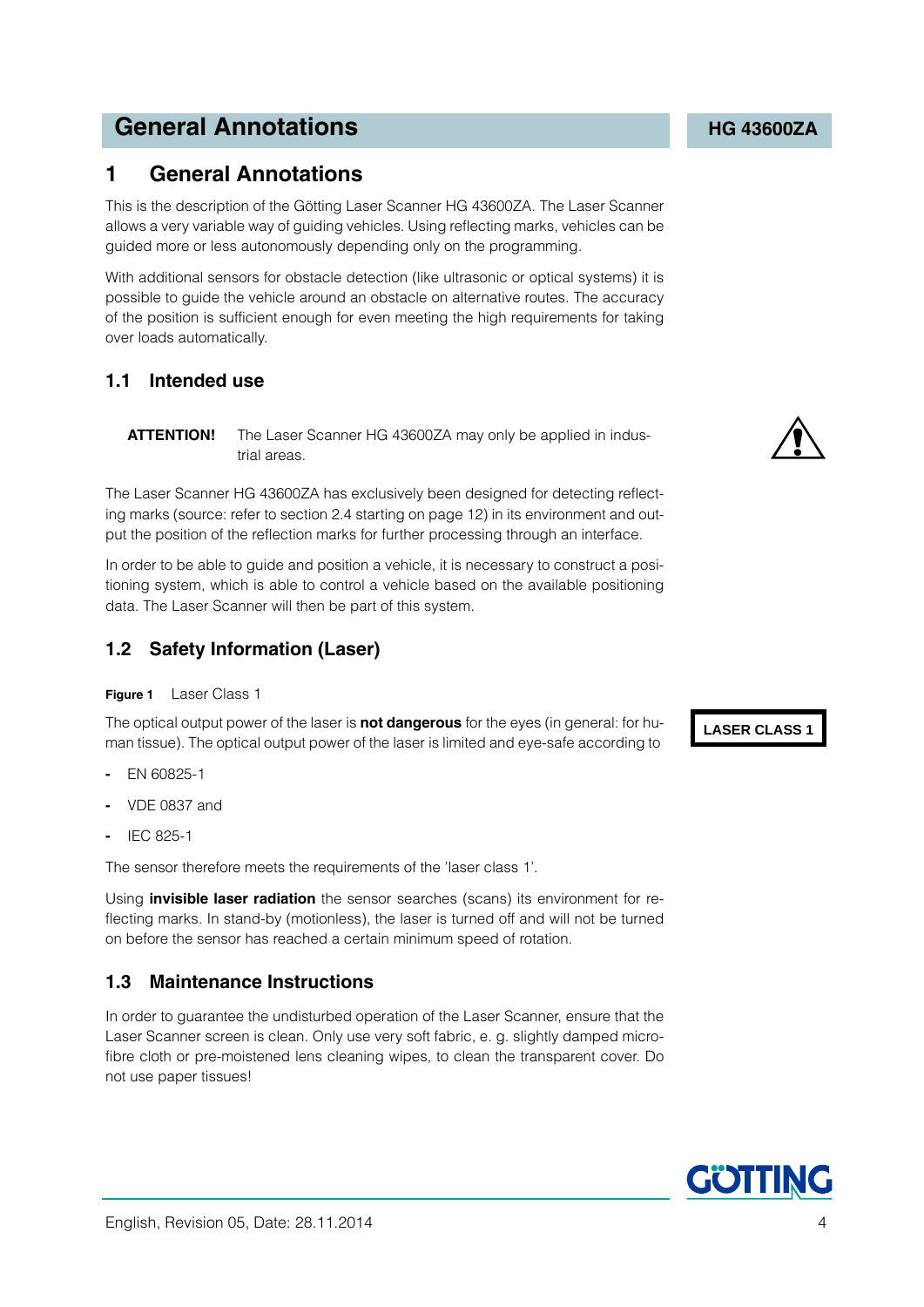# <span id="page-4-1"></span>**General Annotations Constitutions [HG 43600ZA](#page-0-1)**

### <span id="page-4-0"></span>**1.4 Special Advice regarding Positioning Accuracy**

The accuracy of the position calculation depends on the accurate placement of the reflecting marks (reflectors). As long as a minimum of four marks with a distance of at least 15<sup>o</sup> between each other and a distance to the sensor of not more than 15 m are recorded, the repeating accuracy of the absolute positioning measurement will be **better than ±5 mm**. The difference between the absolute and the repeat accuracy results from possible mistakes during the reflector placement.

**NOTE!** The measurement of the coordinates and the positioning of the reflectors has to be carried out by experienced and specialised staff. Inaccuracy during this measurement will inevitably lead to inexact determination of the position and in the overall view to an incorrect navigation.

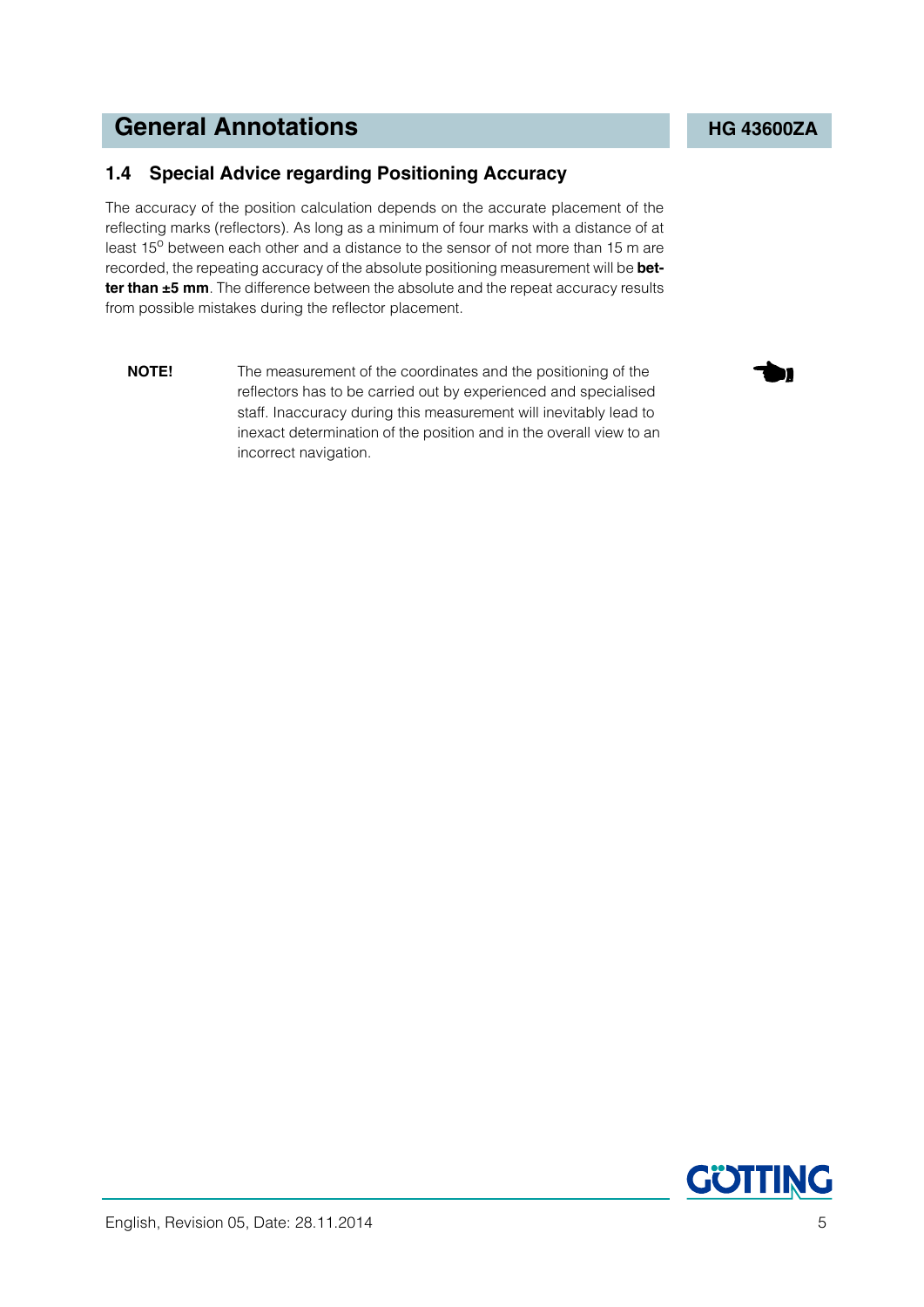# <span id="page-5-0"></span>**2 Mounting Instructions**

### <span id="page-5-3"></span><span id="page-5-1"></span>**2.1 Mounting**

Three drill holes M5 are required for mounting the Laser Scanner (e.g. on the outer body of the vehicle).

**NOTE!** Underneath the whole area of the Laser Scanner, the body of the vehicle needs to be plane and tough in order to level the Laser Scanner after the mounting (also refer to section [2.1.2\)](#page-6-1)!



<span id="page-5-4"></span><span id="page-5-2"></span>**Figure 2** Position of the M5 drill holes for mounting

Mount the Laser Scanner in the drill holes using M5 screws. Refrain from tightening the screws, since there must remain a gap between the Laser Scanner and the place where it is mounted for the Laser Scanner to be levelled later on (also refer to [Figure 5](#page-7-0)  [on page 8](#page-7-0)).

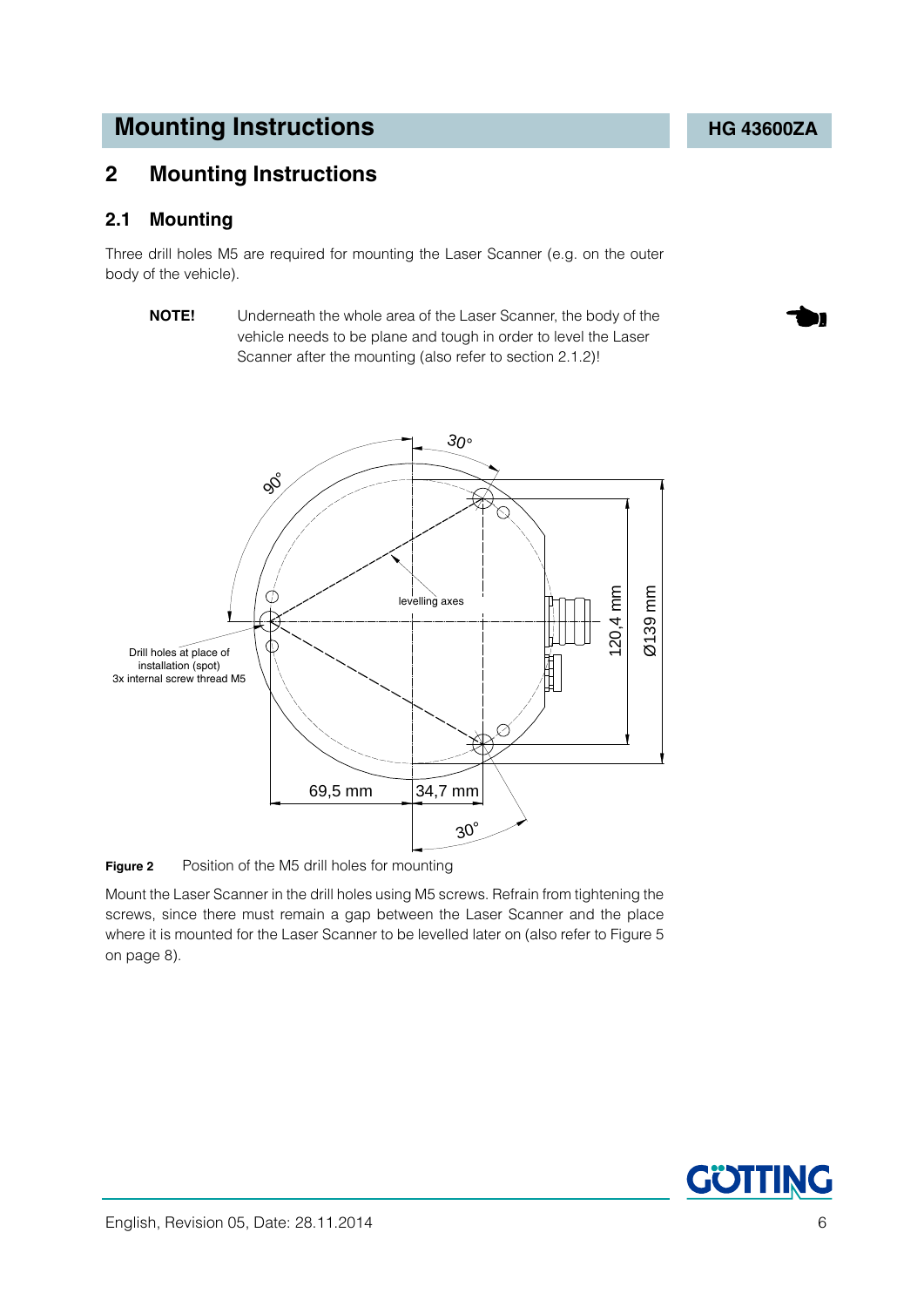### <span id="page-6-4"></span><span id="page-6-0"></span>**2.1.1 Output Height of the Laser Beam**

<span id="page-6-6"></span>In order to be able to determine the correct height of the reflecting marks, it is essential to know the exact height at which the laser beam rotates. This height is exactly 113 mm above the bottom line of the Laser Scanner (refer to [Figure 3\)](#page-6-2).



<span id="page-6-2"></span>**Figure 3** Casing dimensions / Output height of the laser beam

### <span id="page-6-5"></span><span id="page-6-1"></span>**2.1.2 Levelling the Laser Scanner**

Following the mounting of the Laser Scanner it needs to be levelled in order to assure that the laser beam rotates on the correct level. For this purpose it is essential that the Laser Scanner is supplied with power and that the interface is read out.



<span id="page-6-3"></span>

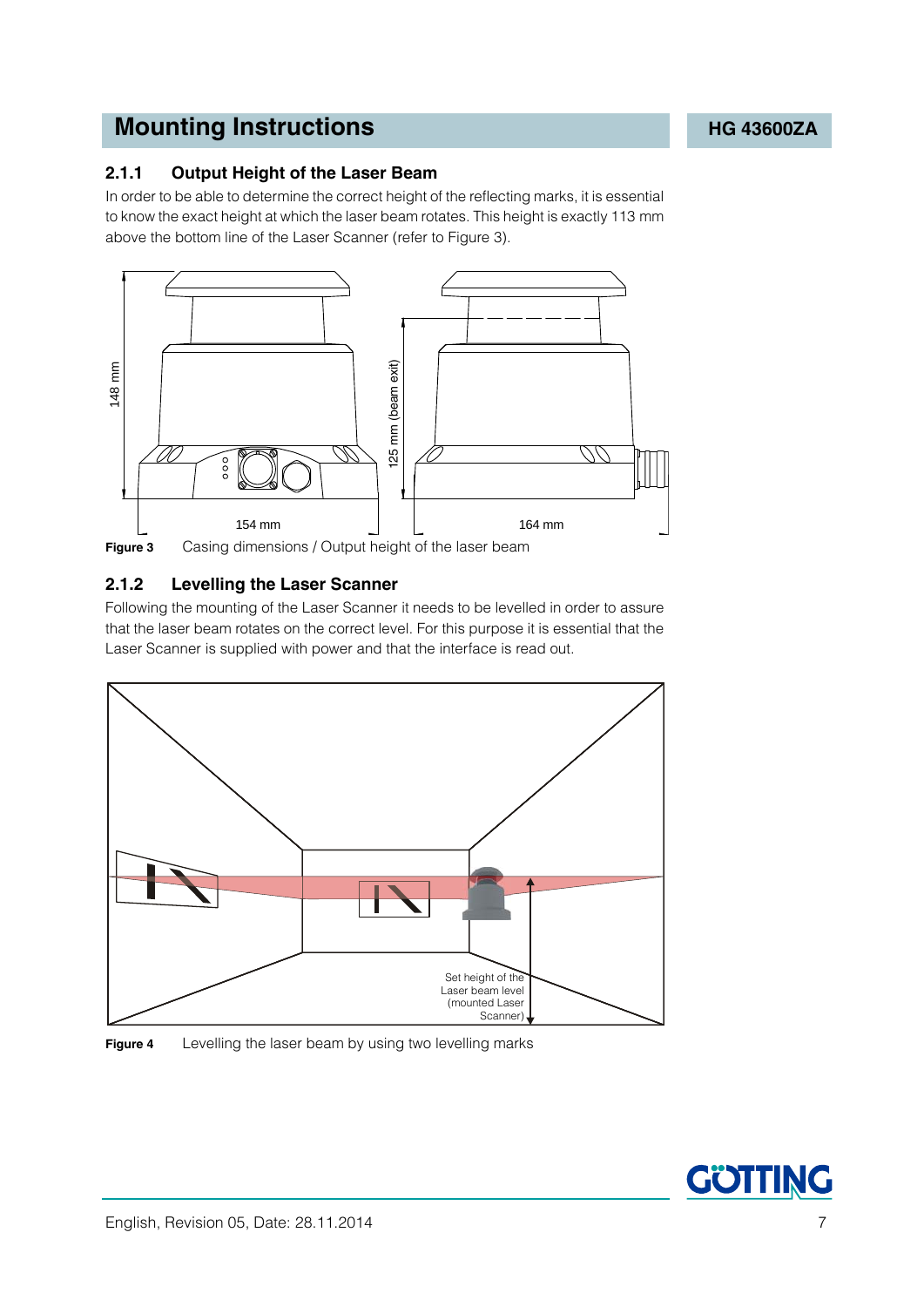For tightening and levelling the laser scanner casing has four M5 threads and three drill holes for M5 screws.



<span id="page-7-0"></span>

Levelling the sensor is done by the three-point adjuster of the casing. The edges of an imaginary triangle of which the M5 screws are the corners form the levelling axes.



<span id="page-7-1"></span>**Figure 6** Levelling the Laser Scanner using the M5 screws

If an M5 screw is tightened, the sensor's axis leans towards the direction of this screw (over the levelling axis being located on the opposite side of the screw).

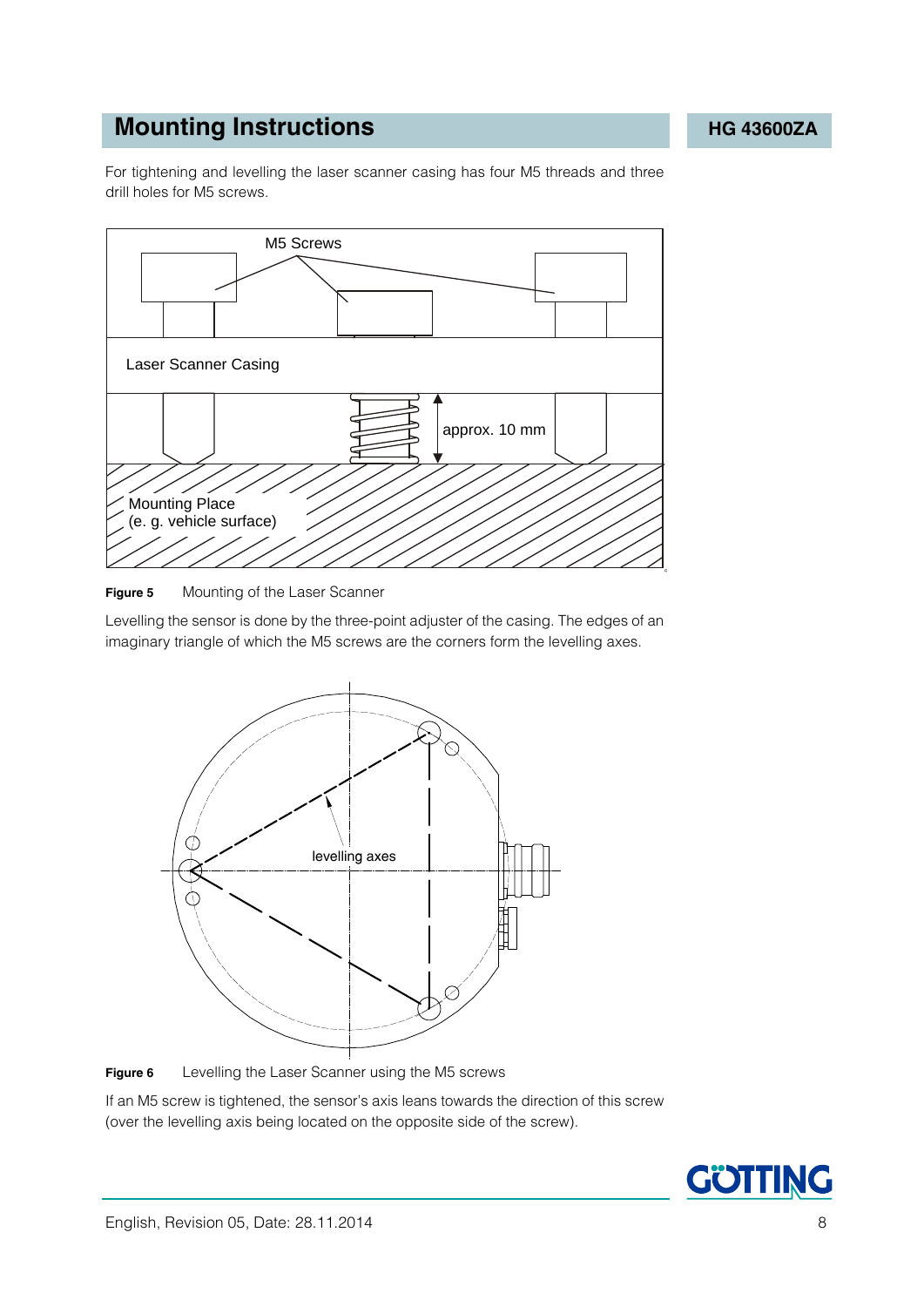<span id="page-8-0"></span>**Figure 7** Levelling mark including indication of the set height (for setup)

To level the Laser Scanner to its set height it is necessary to have two levelling marks. Mounting them is a lot easier if they are provided with according markings of the desired height.



### <span id="page-8-1"></span>**Figure 8** Comparison of three possible levels of the laser beam during levelling (shown is one of the two marks)

While levelling the Laser Scanner to set height, it is possible to determine whether the laser beam is too high (above), too low (underneath) or just right (centre) by the signal of output MARKE.

The value of  $t_{Sol}$  can be determined in each case using the following formula (this calculation will only lead to the correct result if the laser beam actually hits the levelling mark vertically):

t soll  $=\frac{I_{\text{solI}}}{L} \times T$ 

with  $I_{\text{Soll}} = \text{Set}$  distance on the levelling mark

 $L =$  Deviation of rotation axis Laser Sensor to levelling mark

T = Laser Sensor's period of revolution



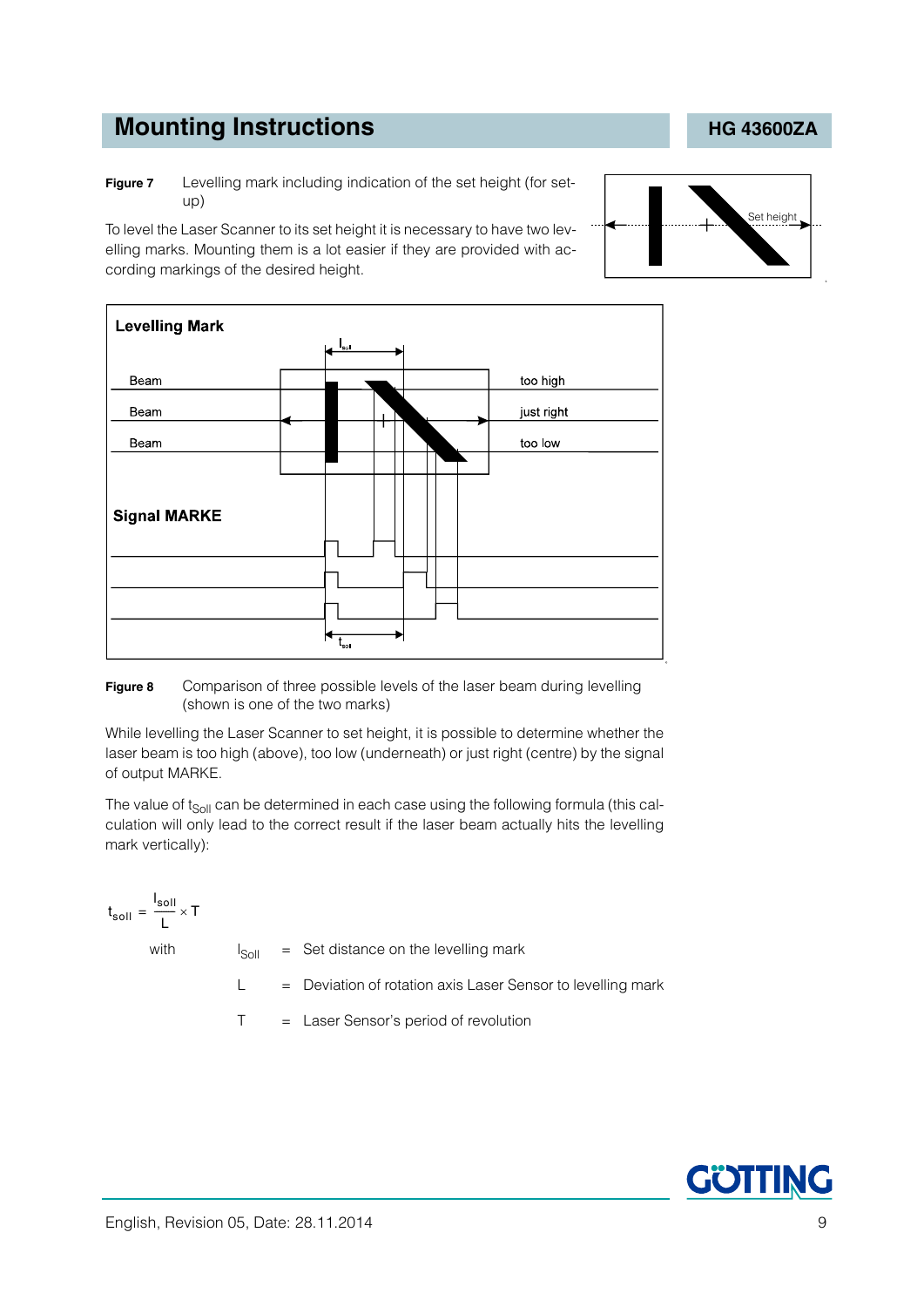### <span id="page-9-0"></span>**2.2 Electrical Interfacing**

### <span id="page-9-5"></span><span id="page-9-1"></span>**2.2.1 Pin Assignment of M23-Socket on the Equipment**

Subsequent to the following explanations you will find a table with the connector pin assignment.

### **Explanations**

<span id="page-9-7"></span><span id="page-9-6"></span><span id="page-9-4"></span>

| <b>INDEX</b>    | Pulse of a duration of 5 µs, which is emitted once per revolution<br>(also refer to Figure 9 on page 11).           |
|-----------------|---------------------------------------------------------------------------------------------------------------------|
| Track A (steps) | Output rotary encoders channel A.                                                                                   |
| Track B (steps) | Output rotary encoders channel B.<br>Track B has a phase shift of -90° compared to track A.                         |
| <b>MARKE</b>    | Output is only set to high level for the period of time in which the<br>laser beam hits a reflecting mark.          |
| <b>IRQ</b>      | Each time an INDEX pulse or a slope is set in MARKE a pulse with<br>a duration of 5 µs is generated in this output. |
| Enable Motor    | This input must have a level of $+24$ V to enable the laser scanner<br>motor. Otherwise the motor is switched off.  |
|                 | PC_RxD, PC_TxD Serial RS 232-interface to PC (for service purpose)                                                  |

| Pin | Color     | <b>Name</b>    | I/O | <b>Description</b>                        |
|-----|-----------|----------------|-----|-------------------------------------------|
| 1   |           |                |     |                                           |
| 2   |           |                |     |                                           |
| 3   |           |                |     |                                           |
| 4   |           |                |     |                                           |
| 5   |           |                |     |                                           |
| 6   | red       | +Ub            | I   | Supply Sensor +24V                        |
| 7   | brown     | <b>INDEX</b>   | O   | Reference Signal for 0°                   |
| 8   |           |                |     |                                           |
| 9   | green     | <b>MARKE</b>   | O   | <b>Reflecting Mark Signal</b>             |
| 10  |           |                |     |                                           |
| 11  | white     | <b>Track A</b> | O   | Track A of rotary encoder                 |
| 12  | grey-pink | PC_RxD         |     | Receiving line Service interface (RS 232) |
| 13  | grey      | <b>Track B</b> | O   | Track B of rotary encoder                 |

<span id="page-9-3"></span><span id="page-9-2"></span>**Table 1** Pin assignment (part 1 of 2)

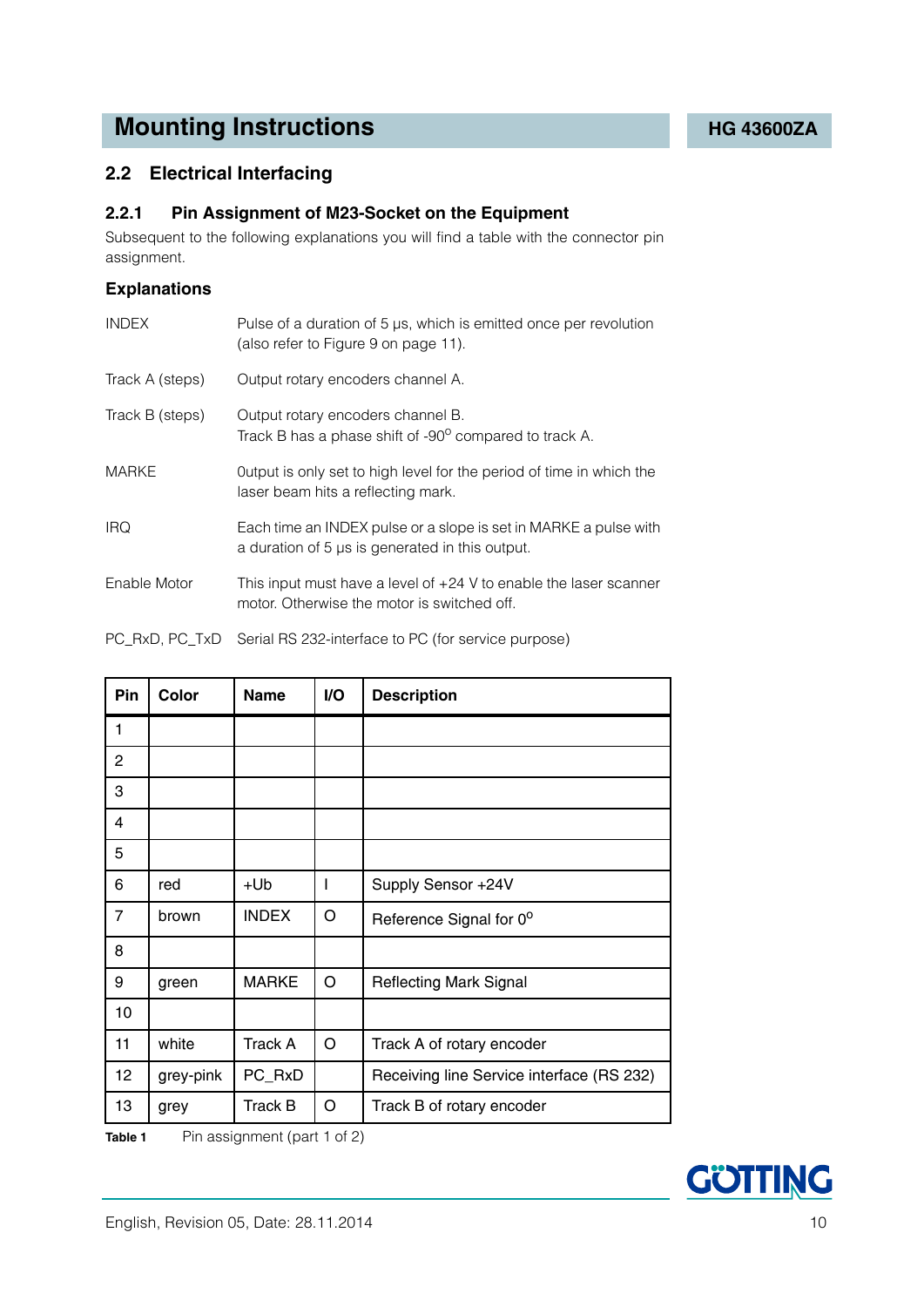| <b>Pin</b> | Color  | <b>Name</b>     | <b>VO</b> | <b>Description</b>                              |
|------------|--------|-----------------|-----------|-------------------------------------------------|
| 14         | pink   | PC_TxD          |           | Transmitting line Service interface<br>(RS 232) |
| 15         | violet | <b>IRQ</b>      | O         | Event message                                   |
| 16         |        |                 |           |                                                 |
| 17         | blue   | Enable<br>Motor |           | Must be $+24$ V to enable motor                 |
| 18         |        |                 |           |                                                 |
| 19         | black  | GND             |           | <b>Supply Sensor Ground</b>                     |

**Table 1** Pin assignment (part 2 of 2)

### <span id="page-10-0"></span>**2.2.2 Output Signals Time Diagrams**

<span id="page-10-3"></span>The most important signals are explained in the following diagram.





<span id="page-10-2"></span>

(Sector of one full turn)



<span id="page-10-1"></span>**INDEX**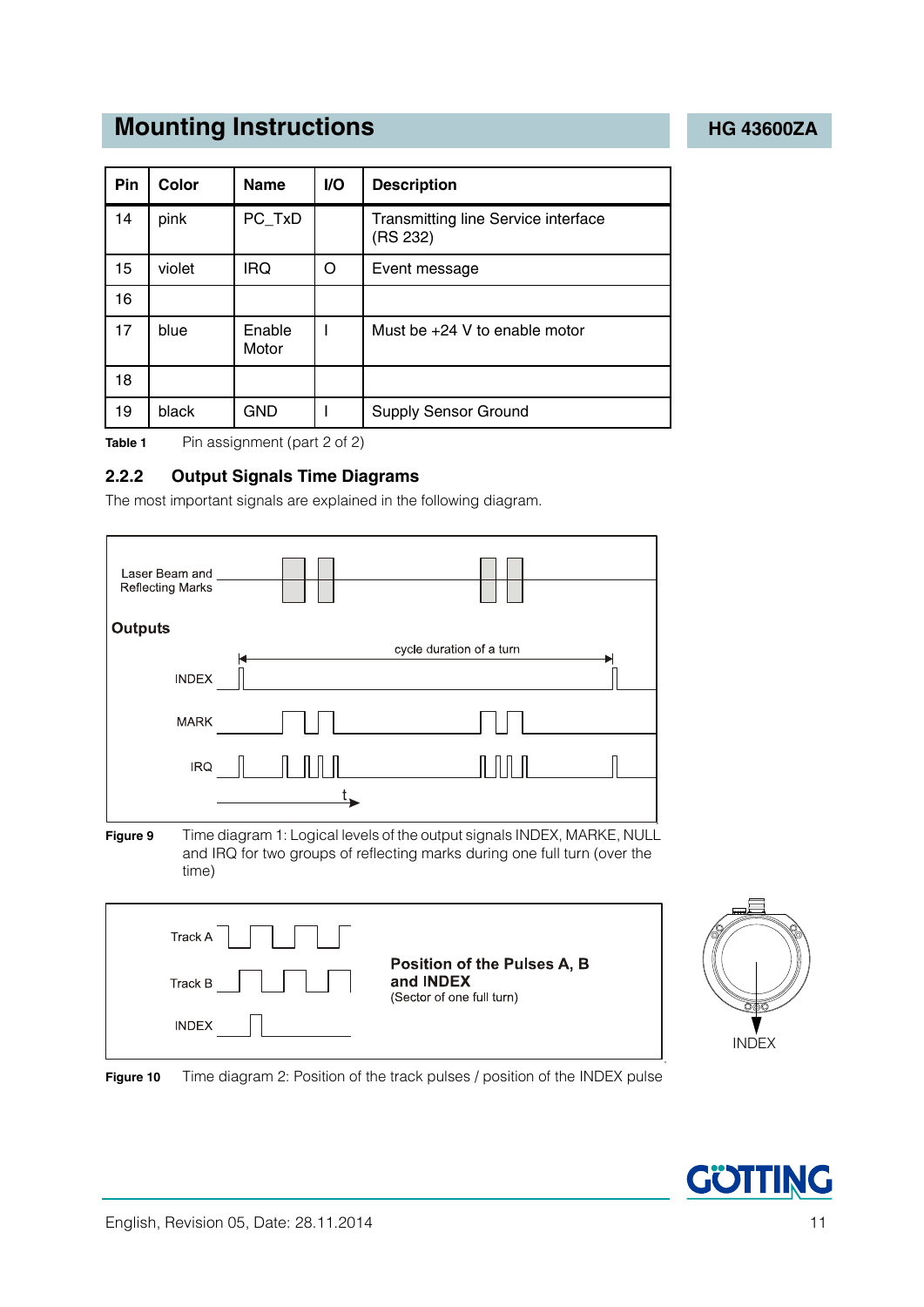### <span id="page-11-0"></span>**2.3 Signification of LEDs on the Equipment**

| <b>LED-Display</b> |                                                                                                           |
|--------------------|-----------------------------------------------------------------------------------------------------------|
| Red                | Supply voltage applied, device switched- on                                                               |
| Yellow             | Continuous light: heating switched- on<br>۰<br>Flashing: temperature $< 10^{\circ}$ , motor shut off<br>۰ |
| Green              | Flashes at each index-pulse rsp. every 200 ms at the latest                                               |

<span id="page-11-4"></span><span id="page-11-3"></span>**Table 2** Signification of LEDs

### <span id="page-11-2"></span><span id="page-11-1"></span>**2.4 Reflecting Marks**

In order to use the Laser Scanner according to its intended purpose, reflecting marks are essential. They may be self produced, according to the signals needed. Important is a good contrast between mark and background and highly reflecting beacons.

<span id="page-11-5"></span>**NOTE!** While determining the size of the reflecting marks, please note, that the height of the laser beam may vary depending on the load of the vehicle and on the bumpiness of the ground!

The Laser Scanner has been tested with reflective marks made from the material **FD 1403** by the company Reflexite. This self-adhesive material is available on rolls in different widths:

- $\div$  25 mm x 45.7 m
- 50 mm x 45,7 m

For further information plesae refer to the Reflexite homepage at [http://www.reflexi](http://www.reflexite.eu)[te.eu/.](http://www.reflexite.eu)

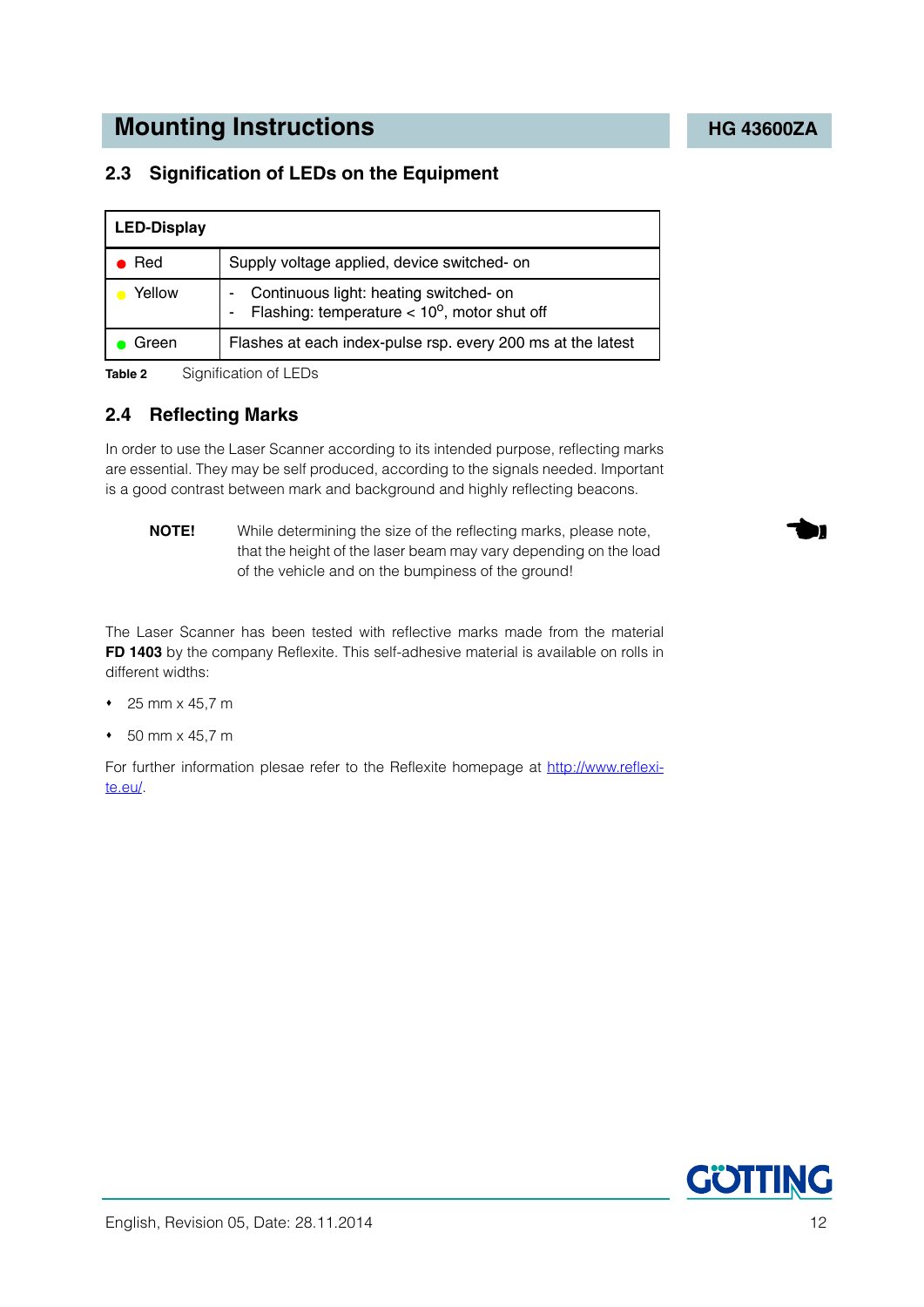# <span id="page-12-0"></span>**2.5 Reflecting Tag Codes**



<span id="page-12-1"></span>**Figure 11** Predefined reflecting tag codes

The total width of the retroreflective surface as well as the width of the gap between retroreflective surfaces may be selected arbitrarily. Only the width - proportion between retroreflective stripes and gaps (the modular width units) on each tag has to be observed.

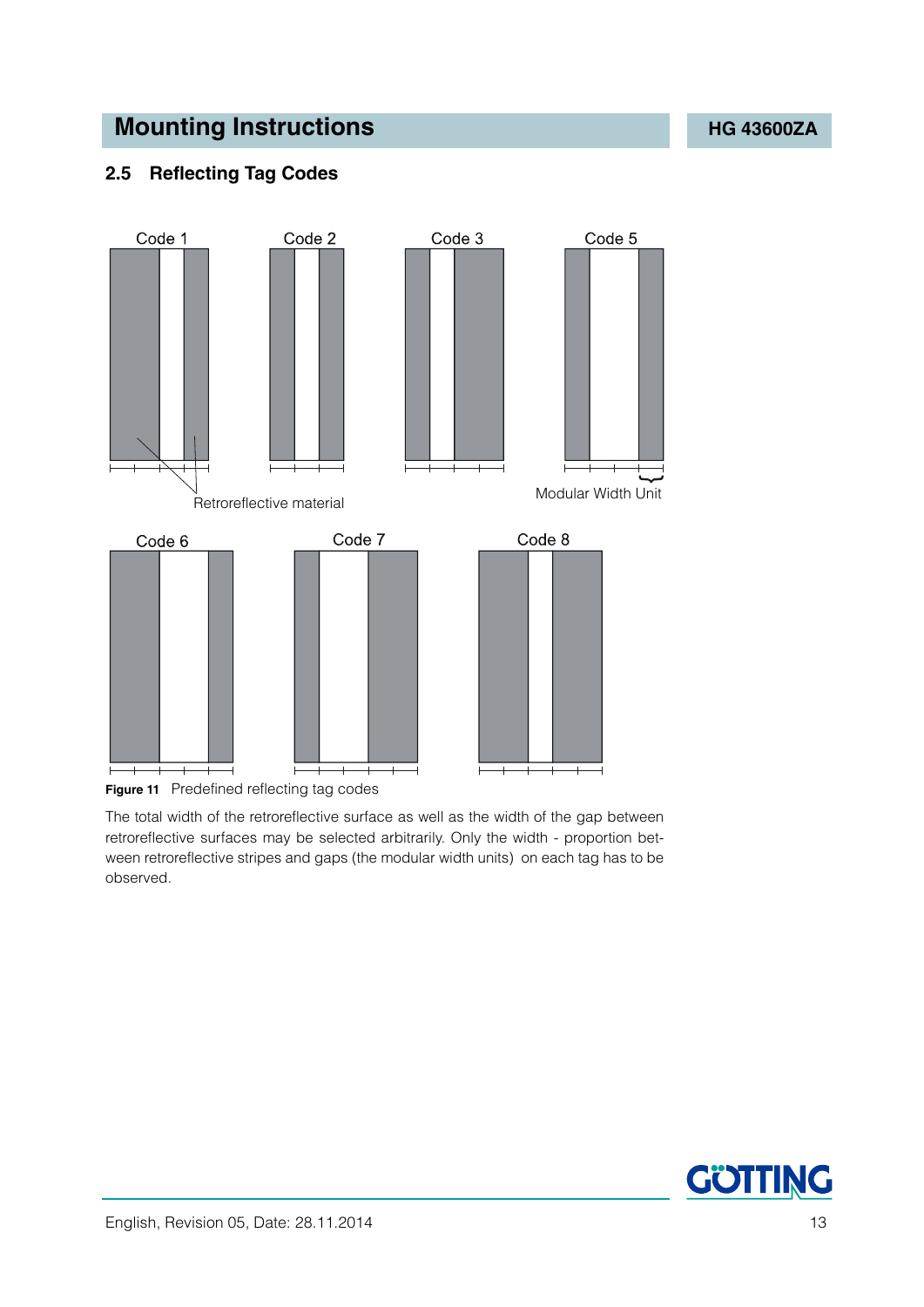# **Software [HG 43600ZA](#page-0-1)**

# <span id="page-13-0"></span>**3 Software**

### <span id="page-13-4"></span><span id="page-13-3"></span><span id="page-13-1"></span>**3.1 LST Service programme**

This software is for diagnosis and paramterization of the Laser Scanner

### **System requirements**

- IBM- compatible hardware
- Microsoft Windows version 95 and higher
- A free serial RS 232 interface



<span id="page-13-2"></span>**Figure 12** [LST Service programme](#page-13-1)

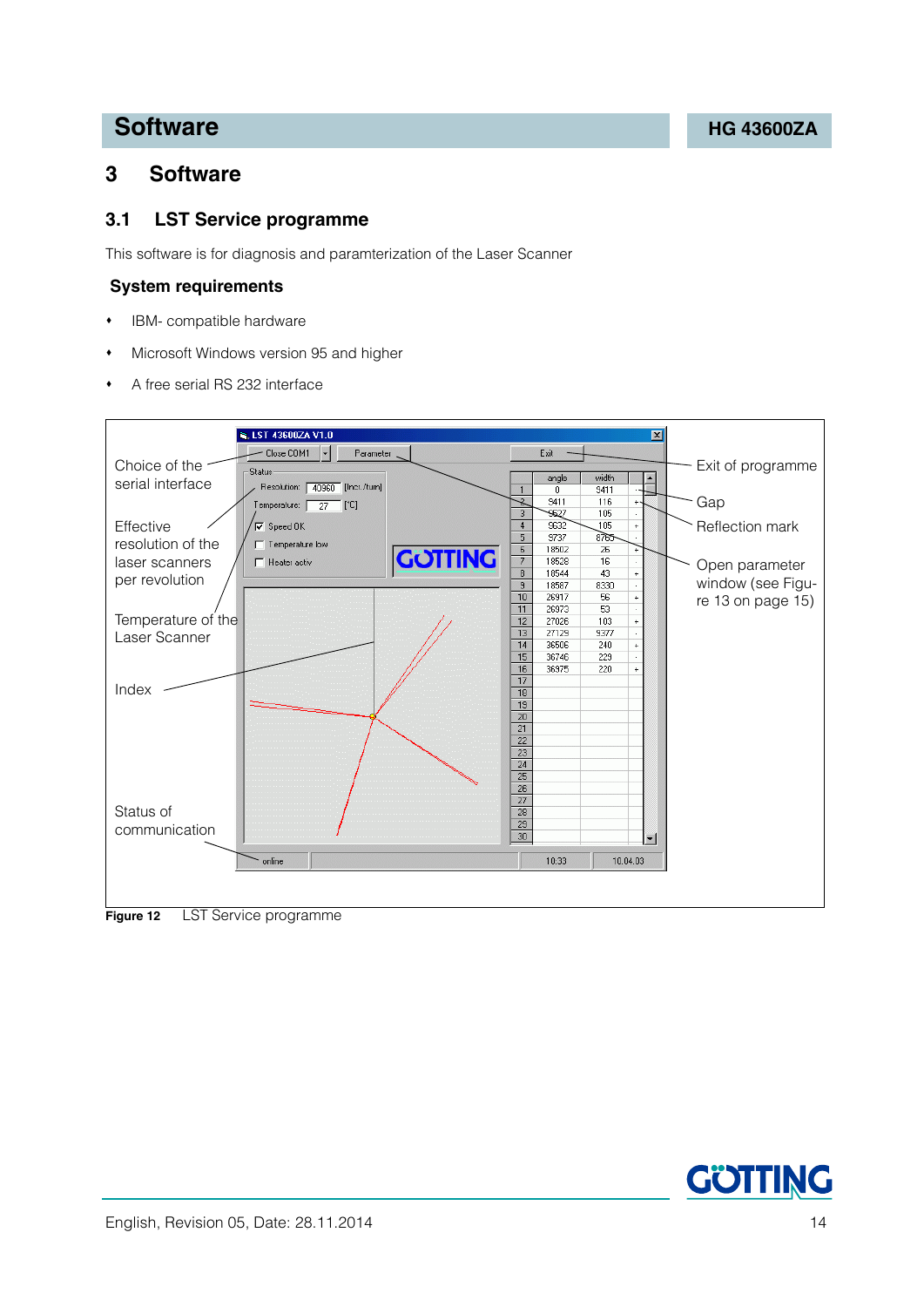# **Software [HG 43600ZA](#page-0-1)**



<span id="page-14-1"></span>**Figure 13** Parameterization of the Laser Scanner

<span id="page-14-2"></span>

| Serial No.    | Factory- provided by the manufacturer                                                                                           |
|---------------|---------------------------------------------------------------------------------------------------------------------------------|
| Version       | Version of firmware of the Laser Scanner.                                                                                       |
| Resolution    | Resolution of the Laser Scanner.<br>Possible adjustments are: 8192, 16384, 24576, 32768, 40960,<br>65536 increments /revolution |
| Speed         | Rotational speed of the Laser Scanner<br>Potential values are: 6,0 to 18,0 revolutions / sec.                                   |
| Enable Heater | Release resp. blocking of heating                                                                                               |

<span id="page-14-4"></span><span id="page-14-3"></span>

### <span id="page-14-0"></span>**3.2 Software Update**

It is possible to update the software of the Laser Scanner via the serial interface using a portable PC. After activation the integrated download unit will check for approx. 10 seconds whether a download is to be carried out.

Data received during this period of 10 seconds are examined for their validity.

**NOTE!** Only the update program described below may be used for the software update!

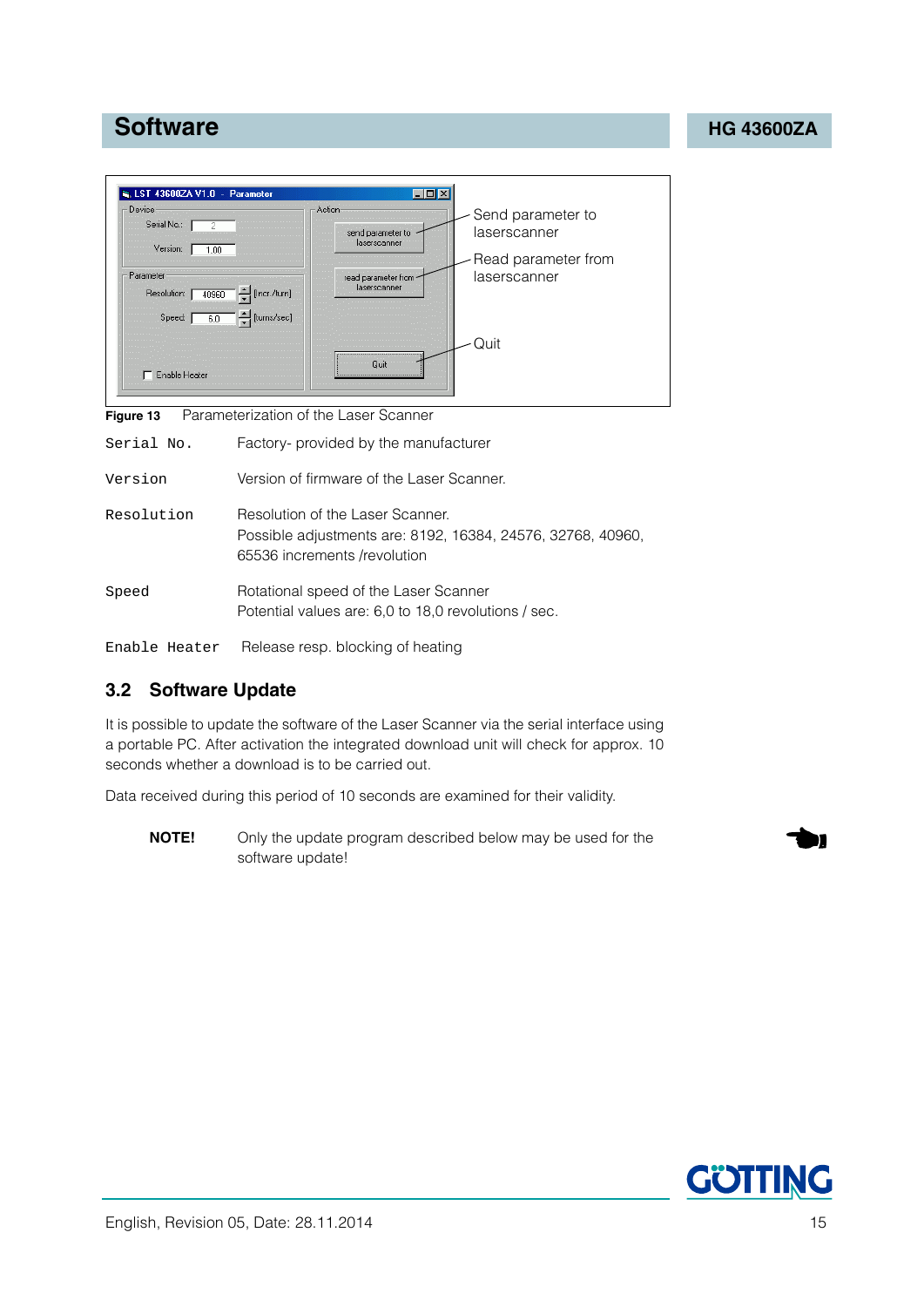### <span id="page-15-0"></span>**3.2.1 Installation of the Programme for Software Update**

The programme for the antenna software update is a 32-bit application for Microsoft® Windows®. Upon request, this programme is available either on disc (described in the following paragraphs) or can be send by email. Please address your requests to the email, phone, fax or mailing address given on the cover of this manual.

Activate the setup.exe file on the disc for the installation of the programme, either via the Ausführen... procedure of the start menu or via a double click on the file in the Explorer (refer to screen shot on the right).

<span id="page-15-2"></span>**Figure 14** The setup.exe file of the update program on disc

The opening window appears. The buttons Weiter> (forward) and <Zurück (back) help navigating through the four steps of the installation.

The second step of the installation enables selecting the directory on the harddisc under which the software is to be installed.

<span id="page-15-3"></span>**Figure 15** Update program: Selecting the directory for the installation

If a directory different from the one given is to be used, click on the button Durchsuchen... (search...) and select the corresponding directory from the appearing dialog window.

The next step enables selecting the group of programmes to which this programme icon is to be added (standard: Götting).

Following another click on Weiter> (forward>)

the programme will be installed automatically. Once this process is completed a corresponding message will appear on the screen. Now the programme can be carried out.

In case the programme is to be deleted from your computer at a later point of time, switch to the system control level, open the software section and select the HexFlasher software from the appearing window. Then click on Add/Delete... and the automatic deinstallation will start. Now all files and programme links will be deleted from the computer. If you want to use the programme again afterwards, it is necessary to reinstall it as described above.

### <span id="page-15-1"></span>**3.2.2 Software Update**

Connect the Laser Scanner to your PC (concerning connector pin assignment of the laser scanner refer to [Table 1 on page 10](#page-9-2)). Start the update program on your PC (provided that the program has been installed as described in section [3.2.1 on page 16\)](#page-15-0).





### **Software [HG 43600ZA](#page-0-1)**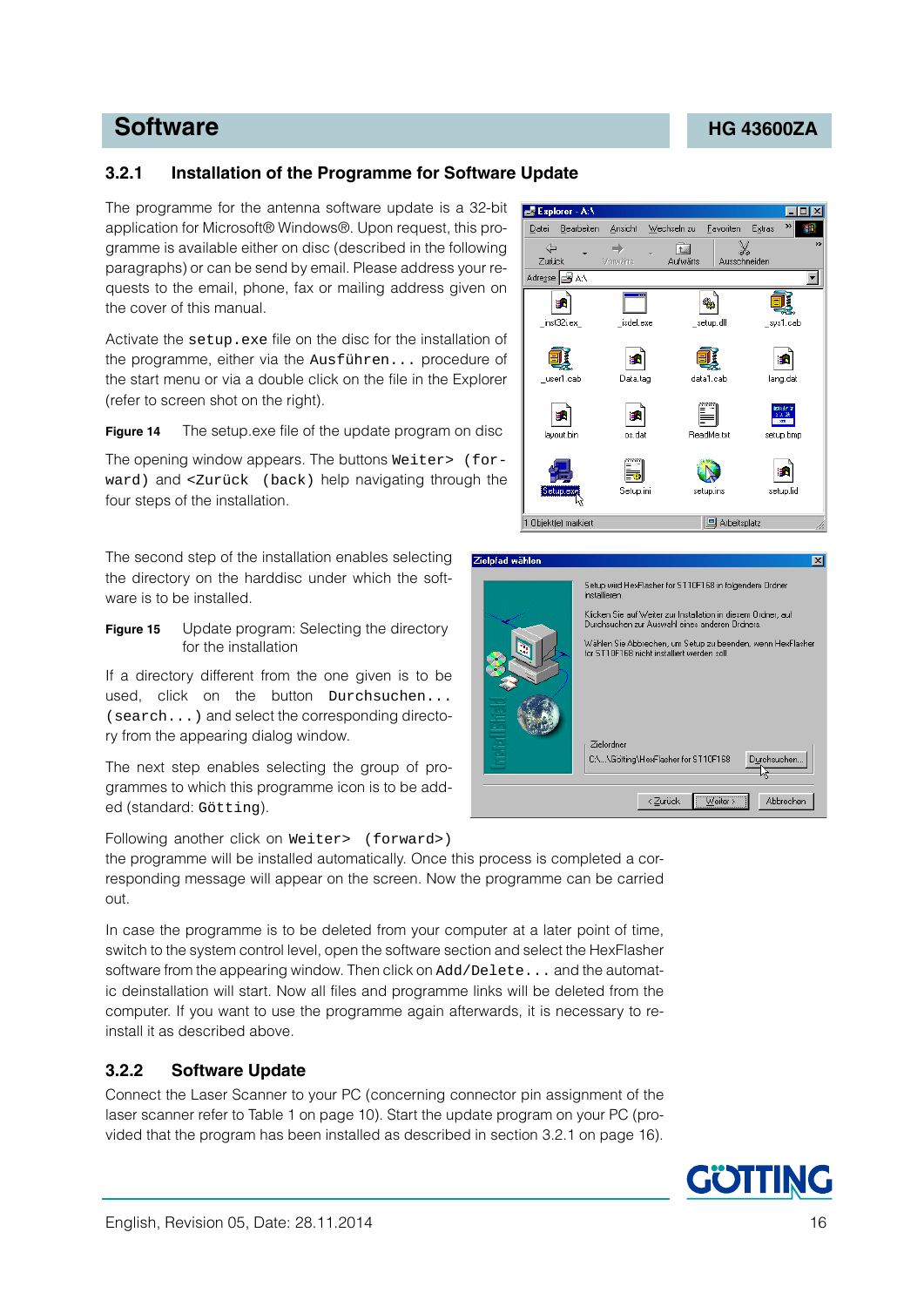



<span id="page-16-0"></span>**Figure 16** Start of the update programme via the main menu

The programme icon with the start link for the HexFlasher is located in the main menu (Start —> Programme) in the subdirectory defined during the installation (standard: Götting). Following the startup, the following programme window appears.



<span id="page-16-1"></span>**Figure 17** Update programme: Control elements

Following the first startup of the programme, it is necessary to select the serial interface which is used for the connection between the interpreter and the PC (example: COM1).

| HexFlasher für ST10F168<br>$ \Box$ $\times$<br>Serielle Schnittstelle<br><b>GOTTING</b><br>COM1<br>Hex-File<br>C:\firmware\43600ZA_V10.H86<br>Status-<br>Programmieren | Verbindung zum Zielgerät<br>$\vert x \vert$<br>Serielle Schnittstelle wählen<br>$C$ COM $1$<br>$\overline{\sigma}$ K $\overline{\sigma}$<br>$C$ COM2<br>$C$ COM3<br>Abbrechen<br>$C$ COM $4$<br>57600 bps, 8 n 1, ohne RTS/CTS |
|------------------------------------------------------------------------------------------------------------------------------------------------------------------------|--------------------------------------------------------------------------------------------------------------------------------------------------------------------------------------------------------------------------------|
| Schließen                                                                                                                                                              |                                                                                                                                                                                                                                |

<span id="page-16-2"></span>**Figure 18** Update programme: Selecting the serial interface

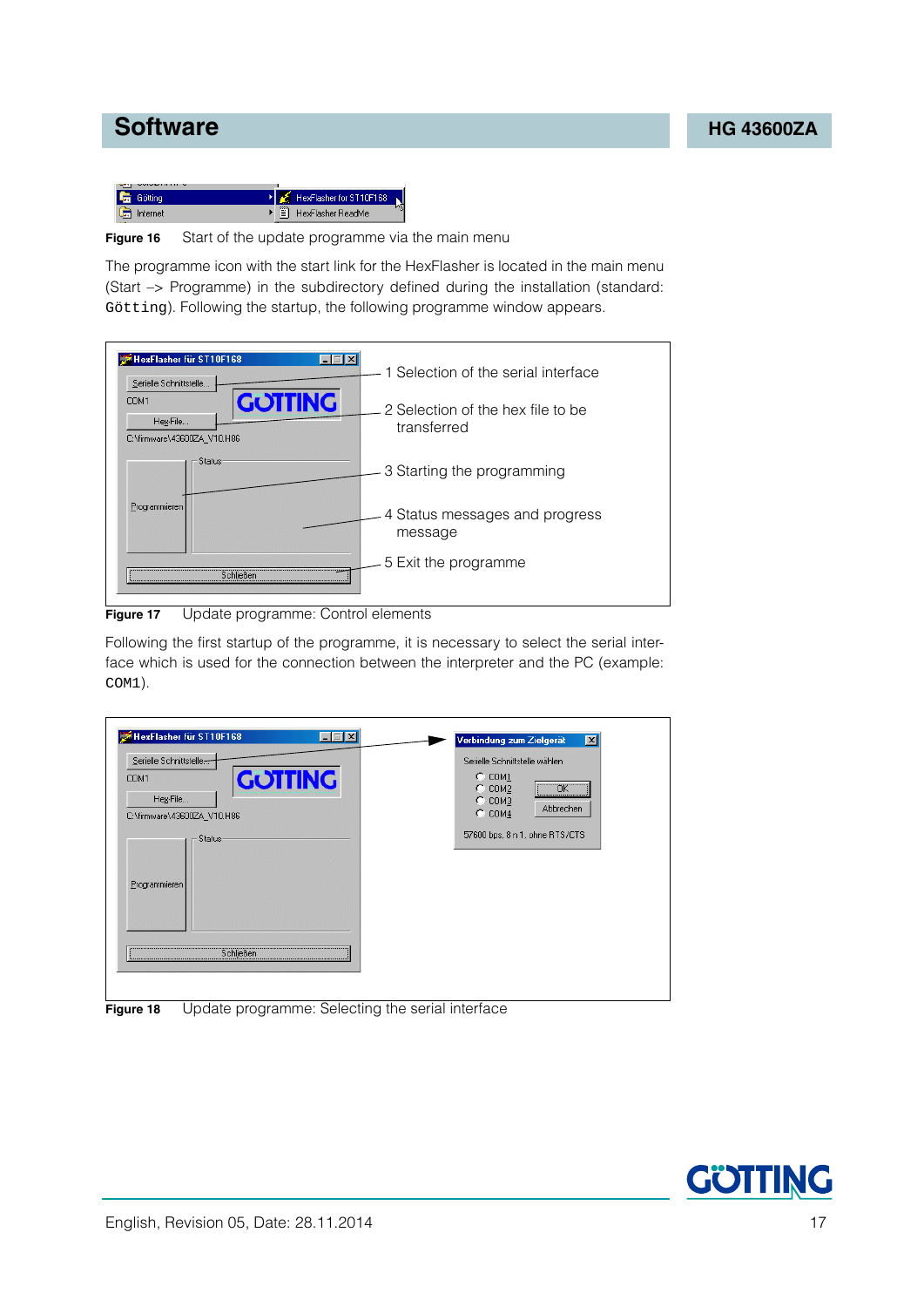# **Software [HG 43600ZA](#page-0-1)**

Then select the file that is to be transferred to the interpreter.

| Serielle Schnittstelle<br>COM1                                      | <b>COTTINGER</b> Hex-File auswählen                  | $?$ $\times$ |
|---------------------------------------------------------------------|------------------------------------------------------|--------------|
| Hex-File<br>C:\firmware\43600ZA_V10.H86<br>Status:<br>Programmieren | Suchen in:<br><b>S</b> firmware<br>2 43600ZA_V10.H86 | 「国図<br>■■■   |
|                                                                     | Dateiname:<br>43600ZA_V10.H86                        | Öffnen       |

<span id="page-17-0"></span>**Figure 19** Update programme: Selecting the hex file to be transferred

Then start the programming process: switch on the interpreter and click on Programmieren (programming) within the next 10 seconds. This generates a device reset and after a short while the file is being transferred.

| Serielle Schnittstelle<br><b>GOTTING</b><br>COM1<br>Hex-File<br>A:\example.hex                              | Serielle Schnittstelle<br><b>GOTTING</b><br>COM1<br>Hex-File<br>A:\example.hex                                                                                             |
|-------------------------------------------------------------------------------------------------------------|----------------------------------------------------------------------------------------------------------------------------------------------------------------------------|
| <b>Status:</b><br><br>Reset-Sequenz wird über COM1<br>gesendet<br>3.5 Sekunden warten<br>Programmieren<br>ド | <b>Status:</b><br><br>Reset-Sequenz wird über COM1<br>gesendet<br>3.5 Sekunden warten<br>Programmieren<br>"example" wird übertragen<br>Die Programmierung war erfolgreich! |
| Schließen                                                                                                   | Schließen                                                                                                                                                                  |

<span id="page-17-1"></span>**Figure 20** Update programme: Programming

Following the successful programming process, the programme may be exited (schließen). From now on the interpreter will use the new programme.

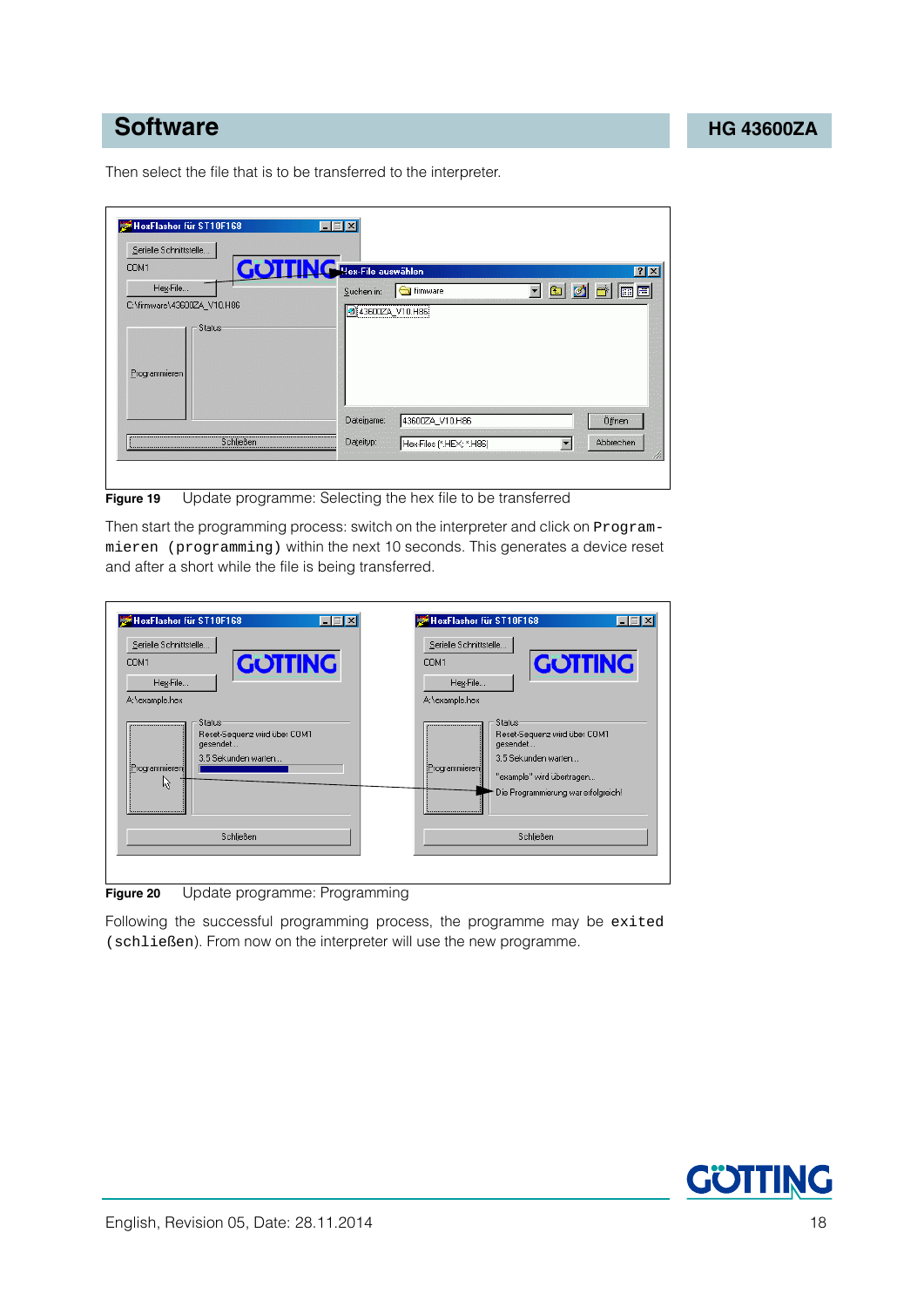# **Technical Data [HG 43600ZA](#page-0-1)**

# <span id="page-18-0"></span>**4 Technical Data**

| <b>Technical Data</b>                           |                                                                                                                                                                                             |
|-------------------------------------------------|---------------------------------------------------------------------------------------------------------------------------------------------------------------------------------------------|
| <b>Current Supply Sensor</b>                    | $+18$ to $+30$ VDC<br>Current consumption:<br>typ. 240 mA<br>at 24 Volt and 6 revolutions / sec.<br>typ. 550 mA<br>at 24 Volt and 18 revolutions /sec.                                      |
| <b>Current Supply Heating</b>                   | $+18$ to $+30$ VDC<br>Current consumption: typ. 1,2 A at 24 Volt                                                                                                                            |
| Outputs: INDEX, MARKE,<br>track A, track B, IRQ | Output voltage: +24 Volt<br>Output current: max. 50 mA per output                                                                                                                           |
| Service interface                               | <b>RS 232</b>                                                                                                                                                                               |
| Environmental conditions                        | Temperature:<br>+10 to +50 $^{\circ}$ C without heating<br>÷.<br>-25 to $+50^{\circ}$ C with heating<br>max. 80 % air humidity, not condensing                                              |
| Type of protection                              | IP 67                                                                                                                                                                                       |
| Laser power                                     | 1 mW, not dangerous for the eyes,<br>Laser class 1 (at a distance of less than 300 mm<br>to the laser scanner laser class 1M will be ap-<br>plied),<br>automatical switch-off at standstill |
| Read area                                       | 1 to 30 meters                                                                                                                                                                              |
| Reading rate                                    | 6 to 18 measurements per second<br>(programmable)                                                                                                                                           |
| Intercept range                                 | $360^\circ$                                                                                                                                                                                 |
| Angular resolution                              | 8192, 16384, 24576, 32768, 40960 or 65536 in-<br>crements per revolution (programmable)                                                                                                     |
| Ambient light                                   | < 10000 Lux                                                                                                                                                                                 |
| <b>Dimensions</b>                               | Ø 153 mm<br>$\blacksquare$<br>height 150 mm<br>$\overline{\phantom{0}}$                                                                                                                     |
| Weight                                          | 2.3 kg                                                                                                                                                                                      |

<span id="page-18-2"></span><span id="page-18-1"></span>**Table 3** [Technical Data](#page-18-0) of the Laser Scanner

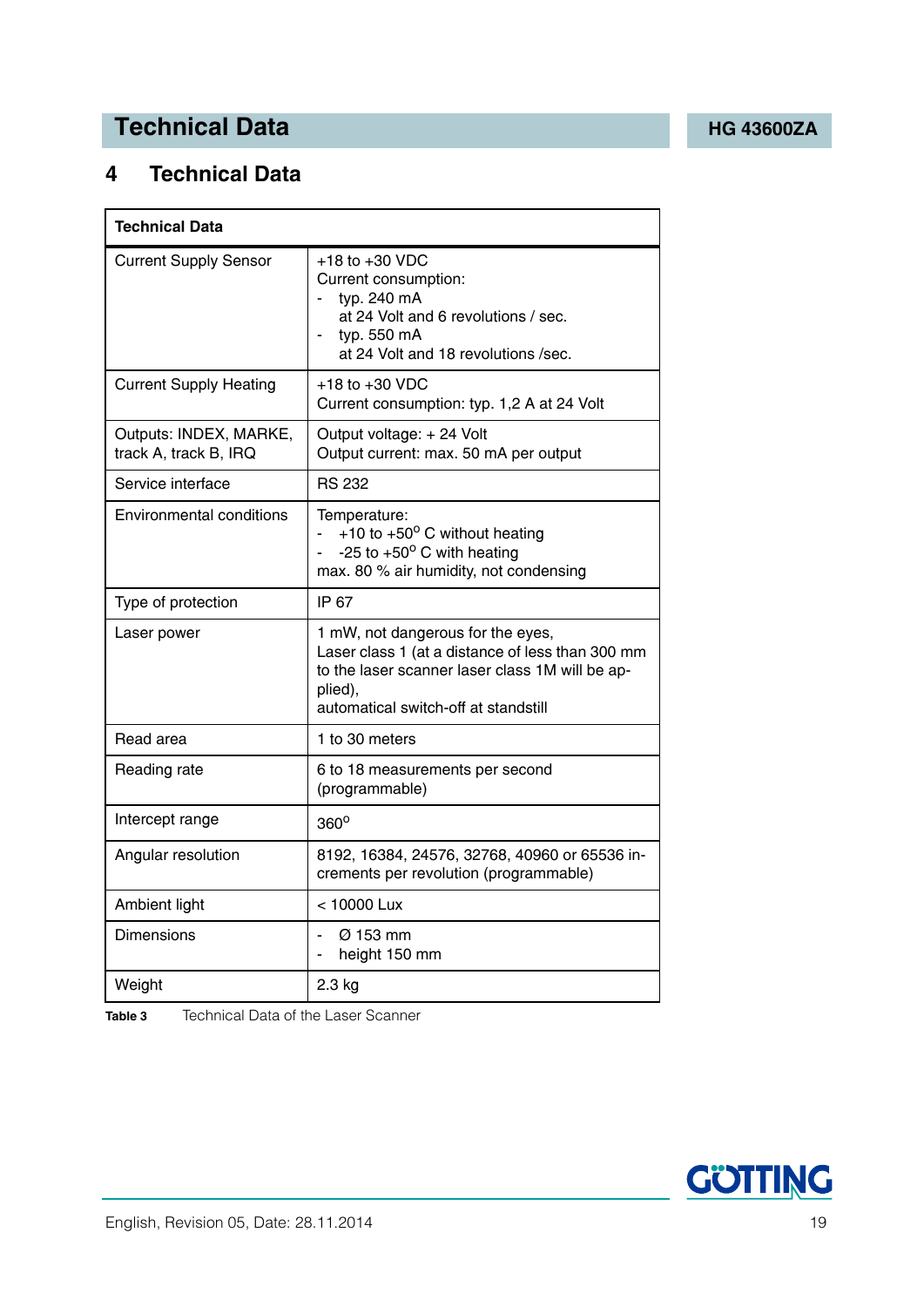# List of Figures **[HG 43600ZA](#page-0-1)**

# <span id="page-19-0"></span>**5 List of Figures**

| Figure 1  |                                                                                                                                            |
|-----------|--------------------------------------------------------------------------------------------------------------------------------------------|
| Figure 2  |                                                                                                                                            |
| Figure 3  |                                                                                                                                            |
| Figure 4  |                                                                                                                                            |
| Figure 5  |                                                                                                                                            |
| Figure 6  | Levelling the Laser Scanner using the M5 screws 8                                                                                          |
| Figure 7  | Levelling mark including indication of the set height (for setup)  9                                                                       |
| Figure 8  | Comparison of three possible levels of the laser beam during levelling                                                                     |
| Figure 9  | Time diagram 1: Logical levels of the output signals INDEX, MARKE,<br>NULL and IRQ for two groups of reflecting marks during one full turn |
| Figure 10 | Time diagram 2: Position of the track pulses / position of the INDEX pul-                                                                  |
| Figure 11 |                                                                                                                                            |
|           |                                                                                                                                            |
|           |                                                                                                                                            |
| Figure 14 | The setup.exe file of the update program on disc  16                                                                                       |
|           | Figure 15 Update program: Selecting the directory for the installation  16                                                                 |
| Figure 16 |                                                                                                                                            |
| Figure 17 |                                                                                                                                            |
|           | Figure 18 Update programme: Selecting the serial interface  17                                                                             |
|           | Figure 19 Update programme: Selecting the hex file to be transferred 18                                                                    |
|           |                                                                                                                                            |

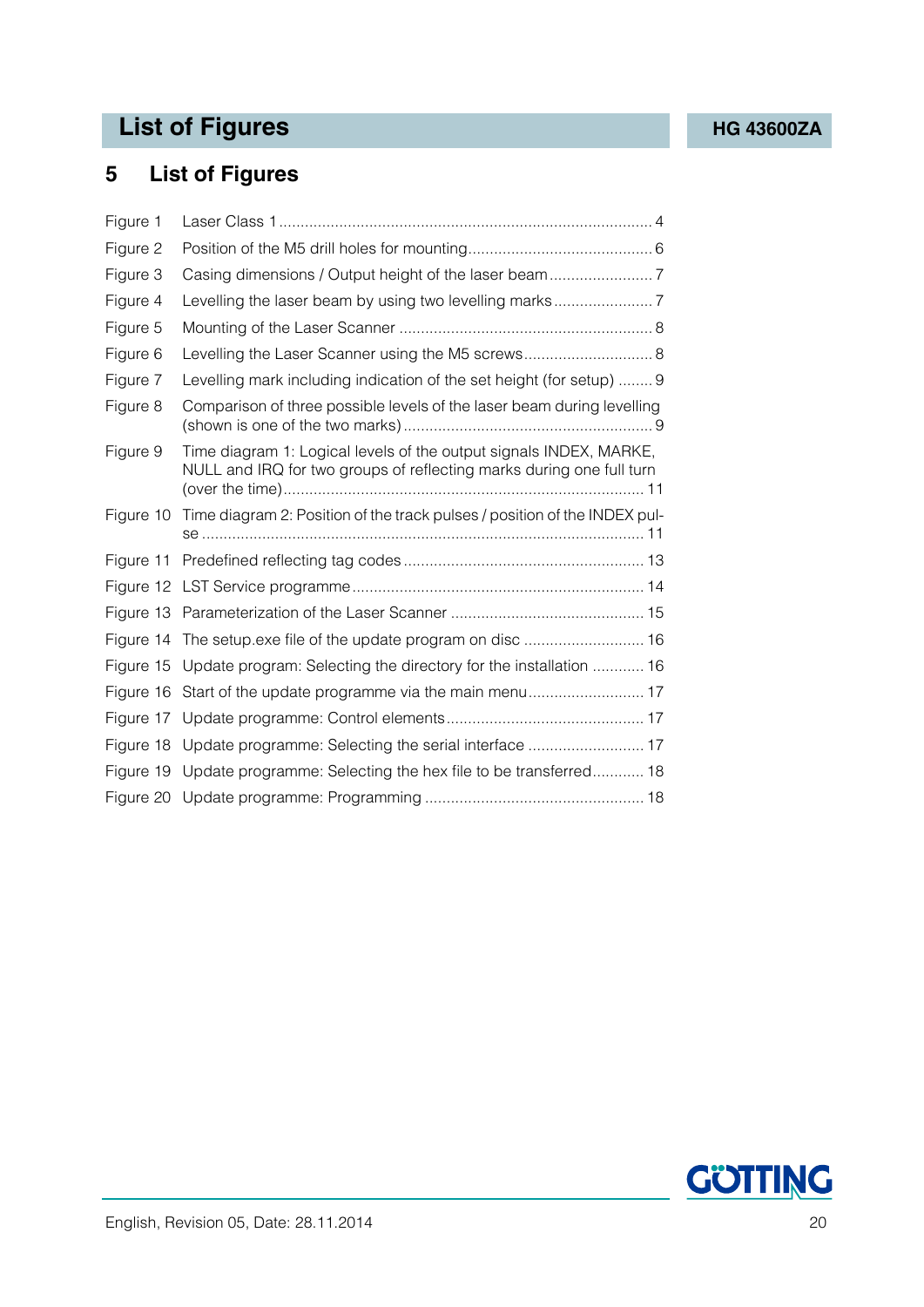# **List of Tables [HG 43600ZA](#page-0-1)**

# <span id="page-20-0"></span>**6 List of Tables**

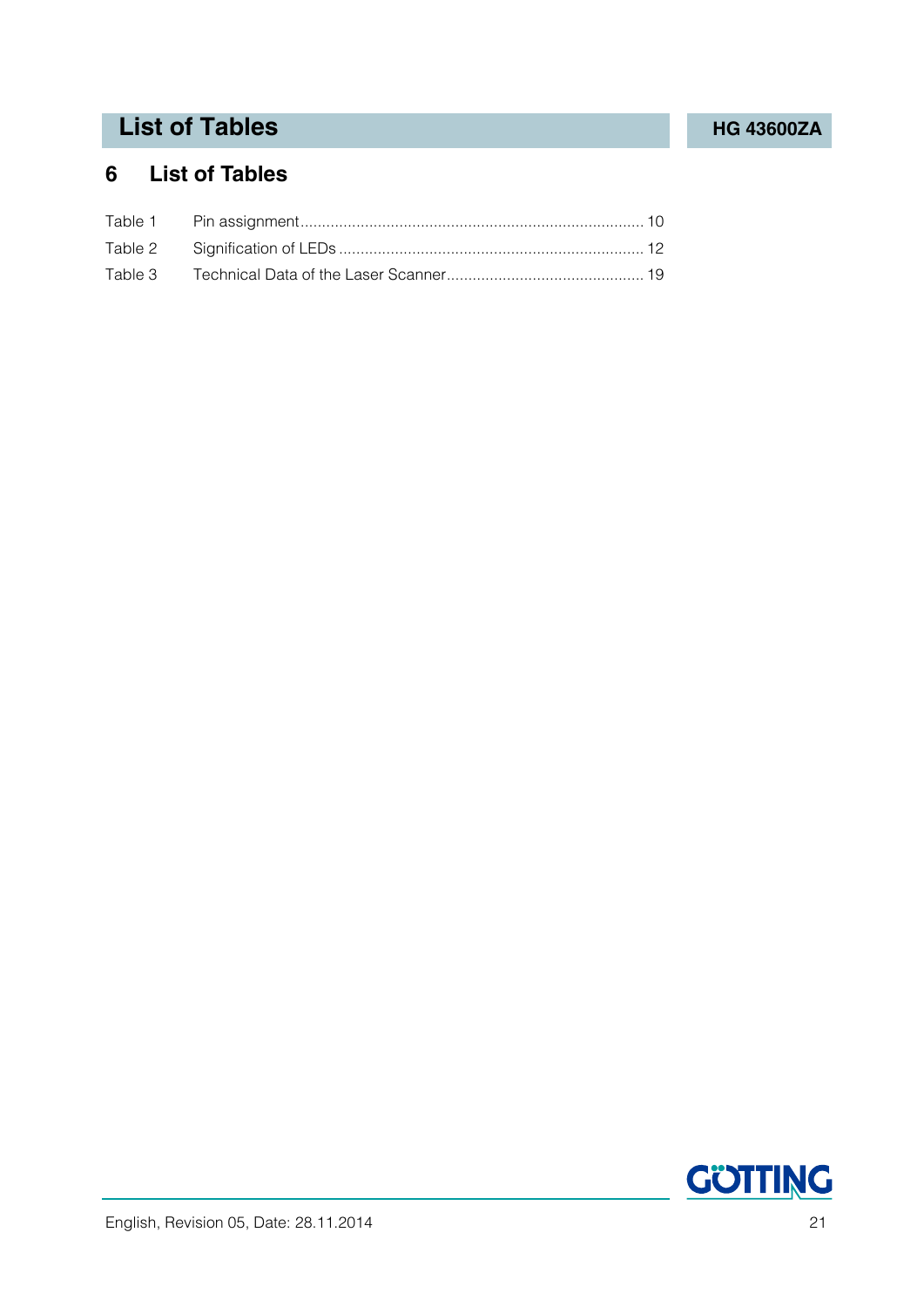# <span id="page-21-0"></span>**7 Index**

### A

accuracy of the position [4](#page-3-5)

# C

Copyright [24](#page-23-3)

# G

guiding vehicles [4](#page-3-6)

### I

Index pulse [10](#page-9-4)

# L

laser output height [7](#page-6-4) screen [4](#page-3-7) undisturbed operation [4](#page-3-8) laser class 1 [4](#page-3-9) LEDs [12](#page-11-4) levelling [7](#page-6-5) LST [14](#page-13-3)

# M

Mounting [6](#page-5-3) mounting drill holls [6](#page-5-4)

# P

pin assignment [10](#page-9-5) Positioniergenauigkeit [5](#page-4-1)

# R

reflecting marks [7](#page-6-6) Reflexmarken Material [12](#page-11-5) Resolution [15](#page-14-2) rotational speed [15](#page-14-3)

# S

service programme [14](#page-13-4) signals [11](#page-10-3) software update [15](#page-14-4)

# T

technical data [19](#page-18-2) Track A [10](#page-9-6) Track B [10](#page-9-7)

# **Index [HG 43600ZA](#page-0-1)**

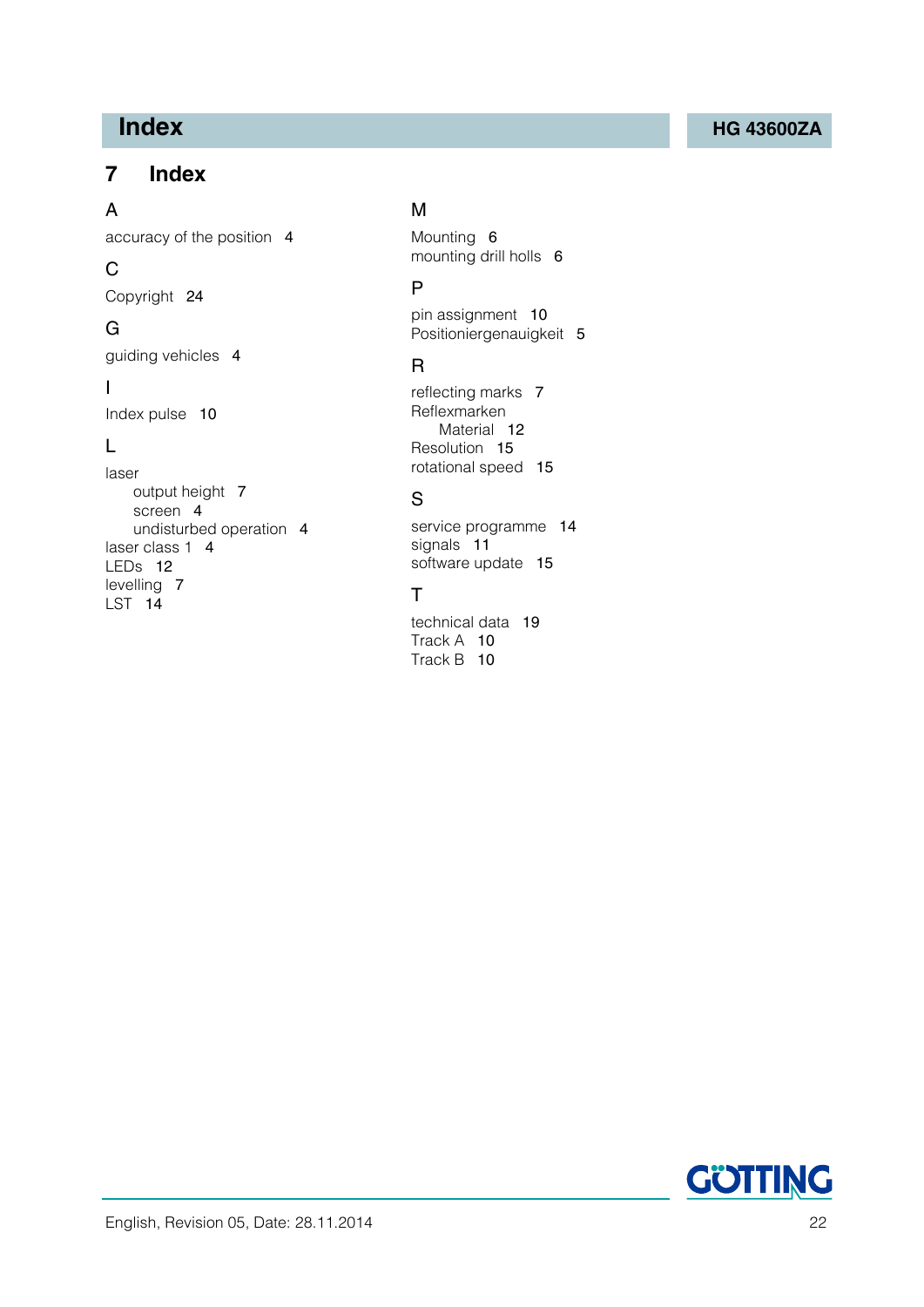# Götting KG documentations: For security advices, the following symbols stand for different degrees of danger

<span id="page-22-0"></span>**8 Handbook Specifications**

### **NOTE!**

### **ATTENTION!**

and importance:

### **WARNING!**

Further information or advices are indicated as follows:

### **TIP!**

 Program texts and variables are indicated through the use of the Script Courier.

At the time this manual was printed, the following symbols and marks were used in all

- Whenever the pressing of letter keys is required for program entries, the required **Letter K**eys are indicated as such (for any programs of Götting KG small and capital letters are equally valid).
- Sections, drawings and tables are subsequential numbers throughout the complete document. In addition, each documents includes a list of contents showing the page numbers following the front. If a document exceeds 10 pages, it also has a drawings list and a list of tables on the last few pages. If required, in case a document is correspondingly long and complex, a index is added in the back.
- Each document shows a small table including meta information, such as deveopler, author, revision and date of issue, on the front page. The information regarding revision and date of issue are also included in the bottom line on each page of the document. This way it is possible to clear identify the source document for each bit of information.
- Online version (PDF) and printed handbook are always generated from the same source. Due to the consequent use of Adobe FrameMaker for these documentations, it is possible to use the cross hints and content entries (including page numbers of the index) of the PDF file for automatical transfer to the corresponding content.